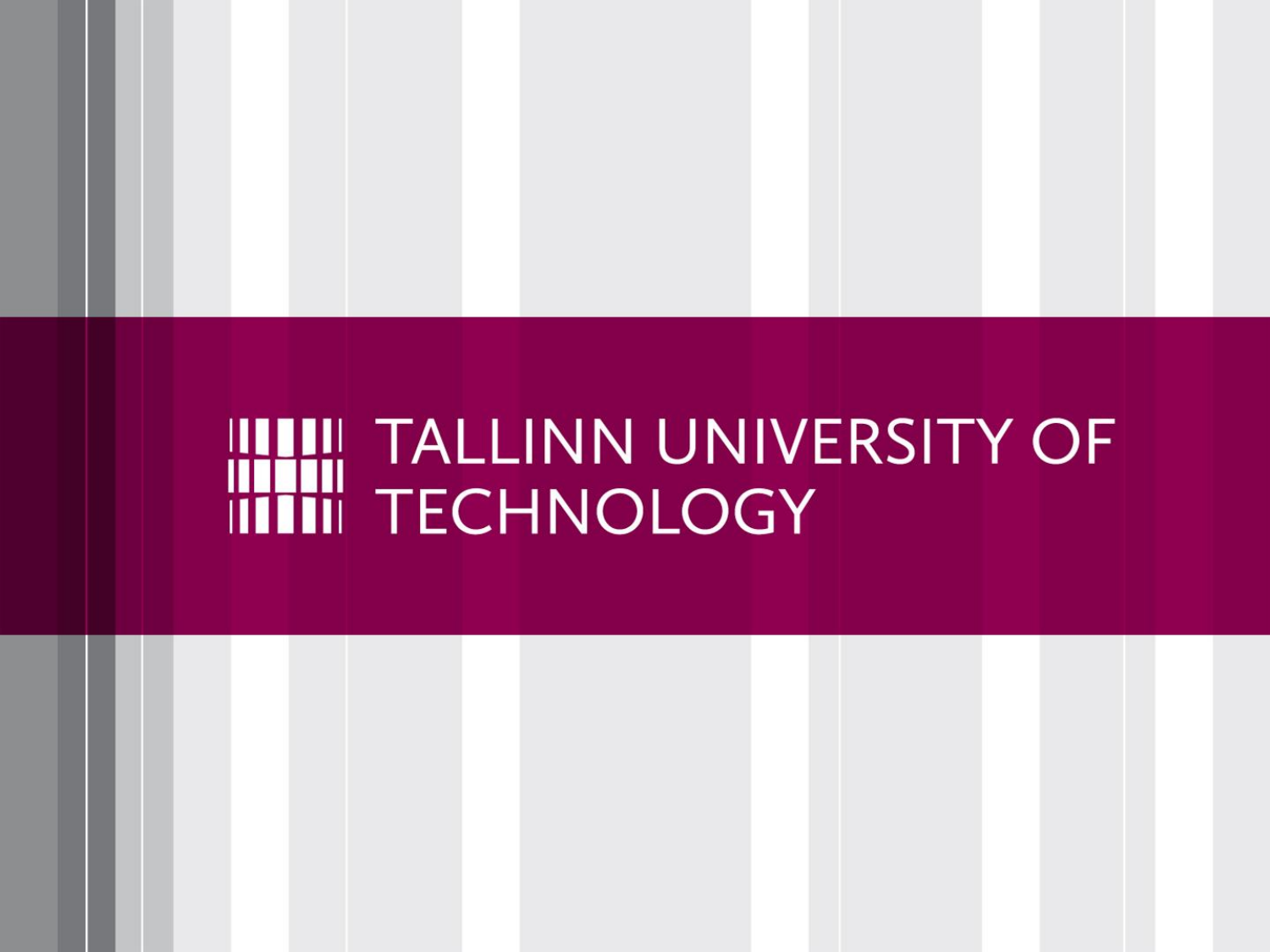#### Quality management of study process and curriculum development

Jakob Kübarsepp professor, Vice-Rector for Academic Affairs TUT, August 2016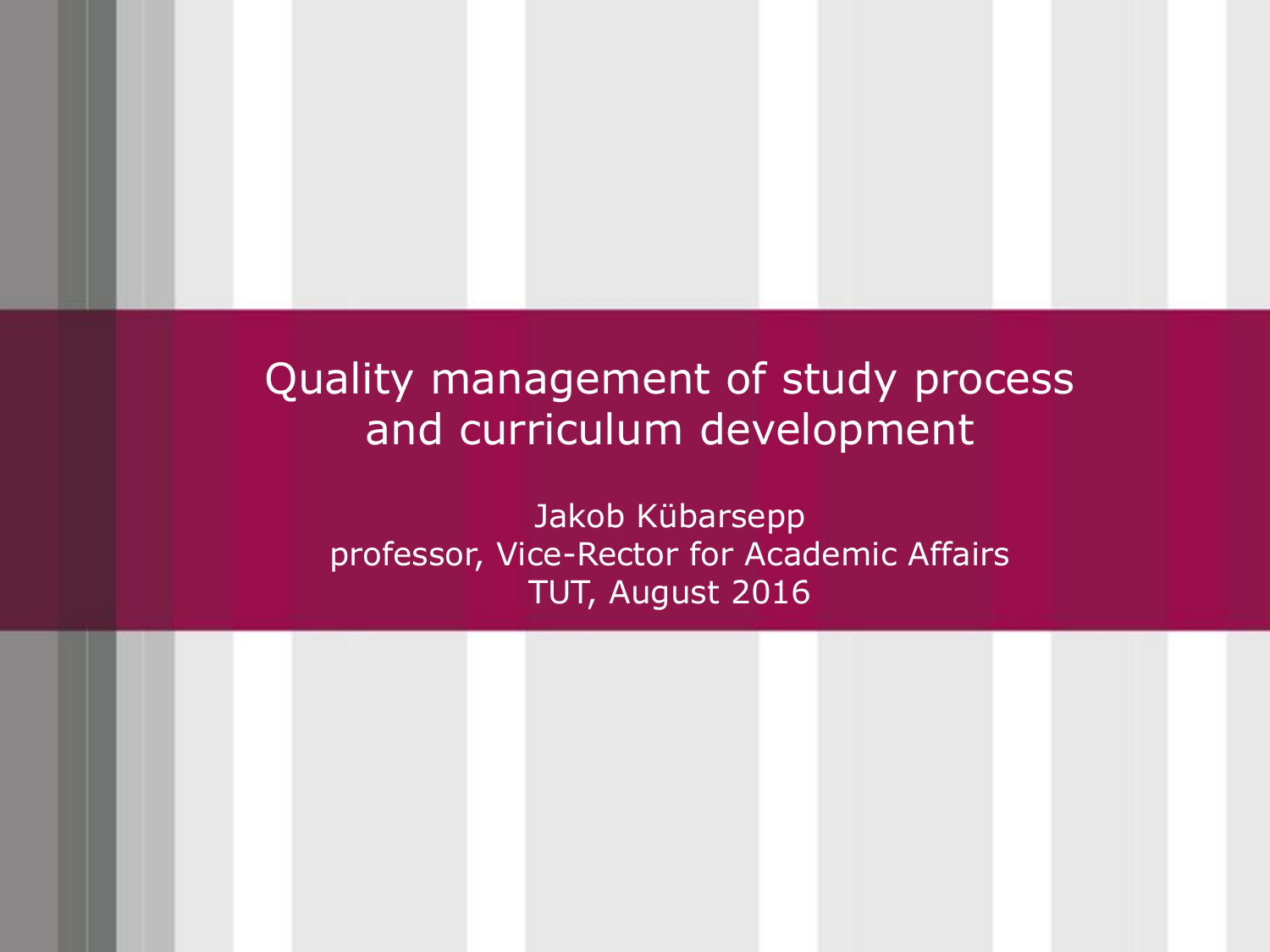

#### **The core regulations assuring quality of study process:**

(1) TUT Management System Manual

- (2) Academic Quality Assurance Principes
- (3) Rules for Feedback Collection and Utilization
- (4) Rules of Self-analysis of Programmes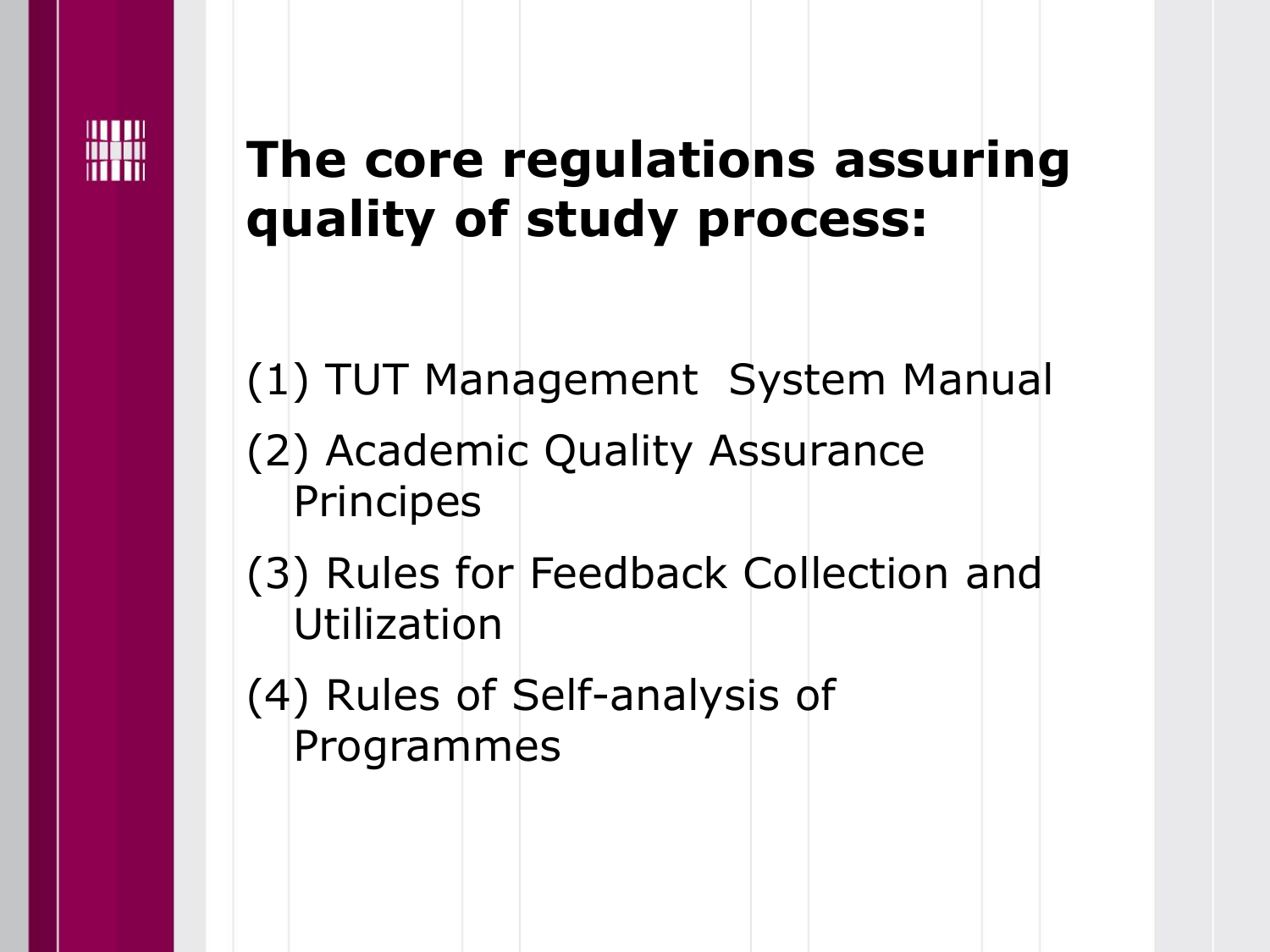

#### **The core regulations for development of curriculum:**

(1) Curriculum statute (as of April 2016) (2) Procedure for management of study programmes (as of June 2016)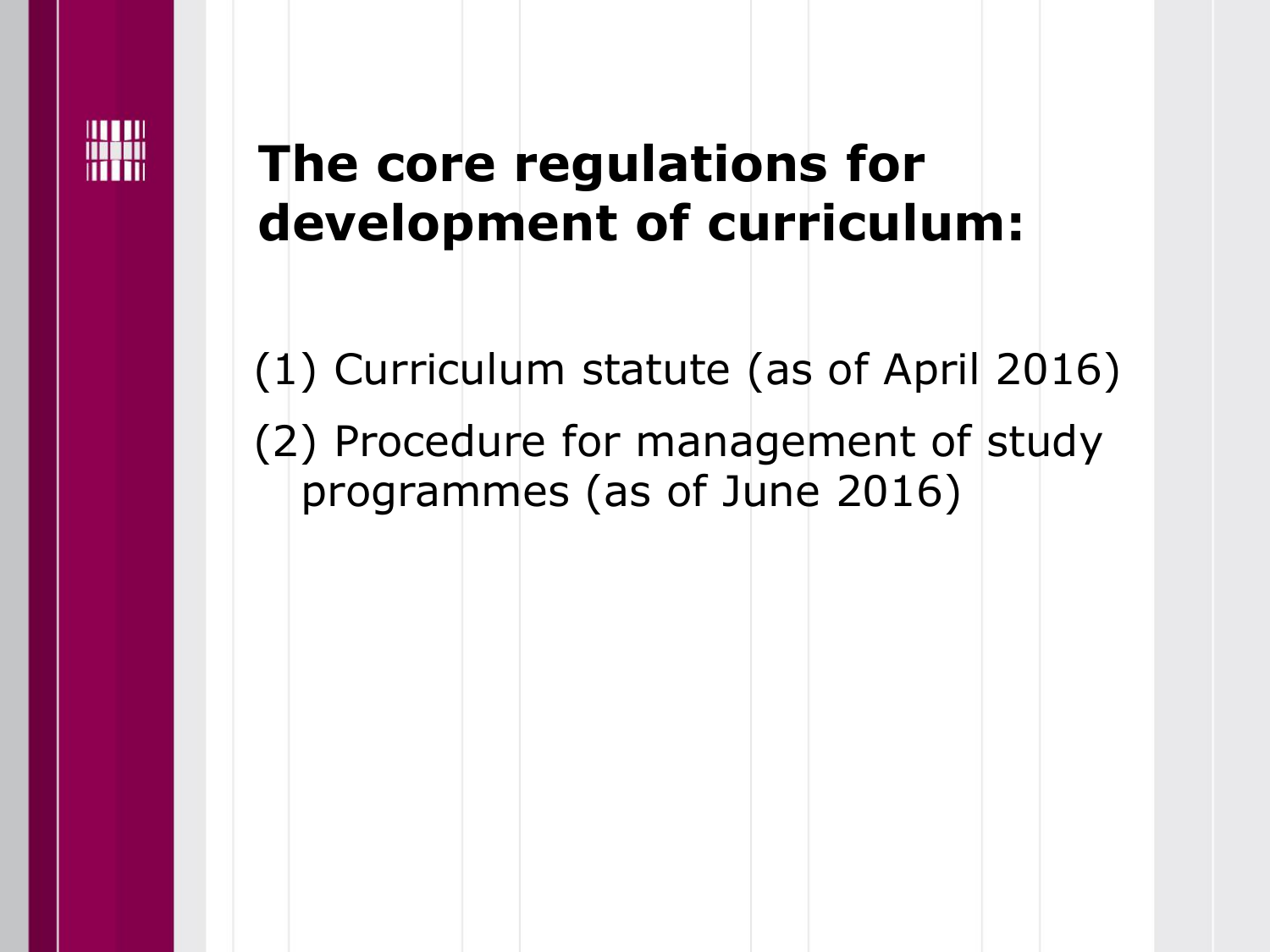#### **TUT Management System Manual (1)**

- The manual describes the overall management system incl. TUT core and support processes
- The Manual is intended for use by university staff to review action and performance of different core processes:
	- Research & Development
	- Teaching and Learning
	- Public Oriented Services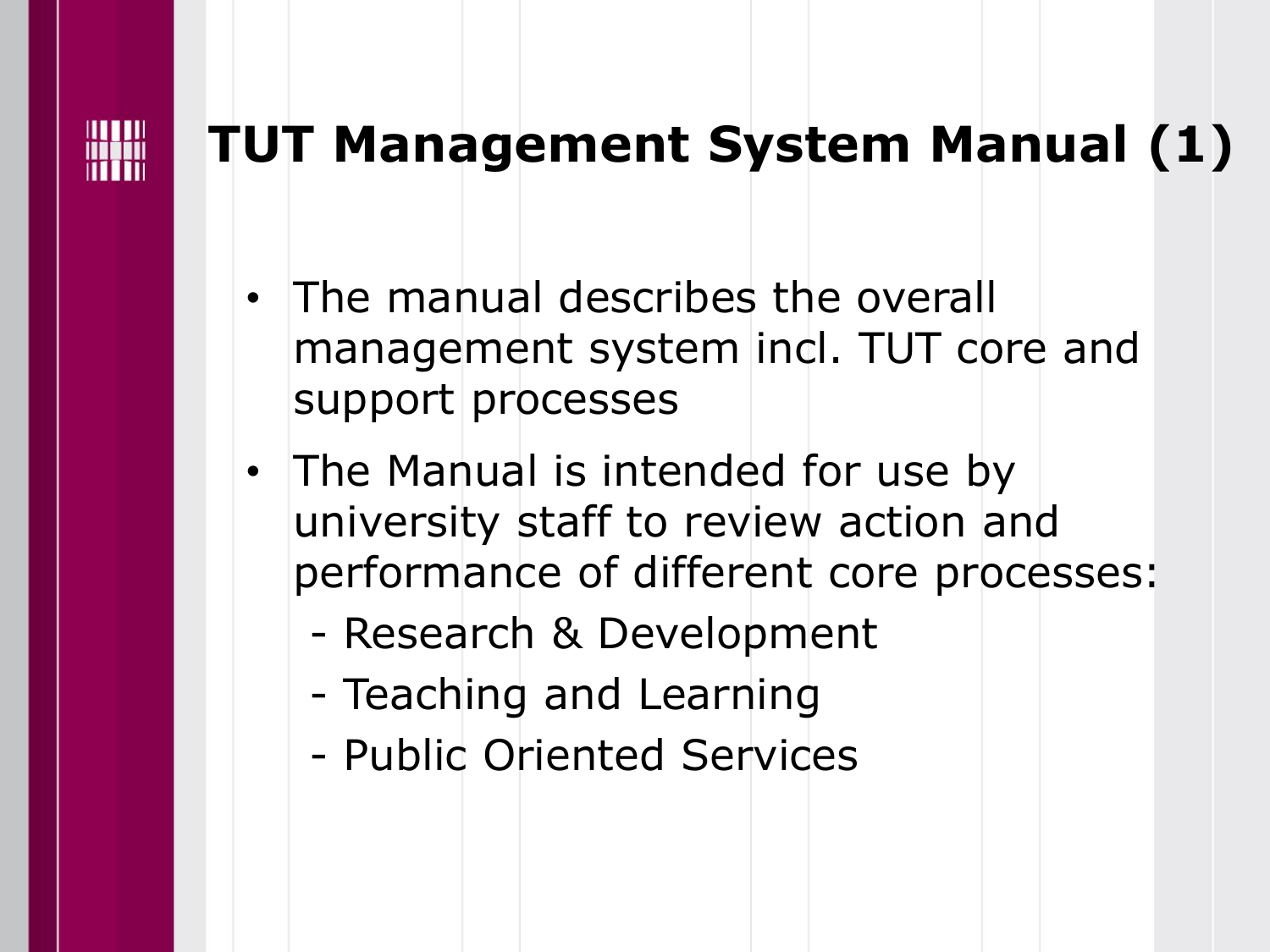

*itemised)*

#### **TUT Management System Manual (2**)

Teaching and Learning Value Chain of the degree level study process

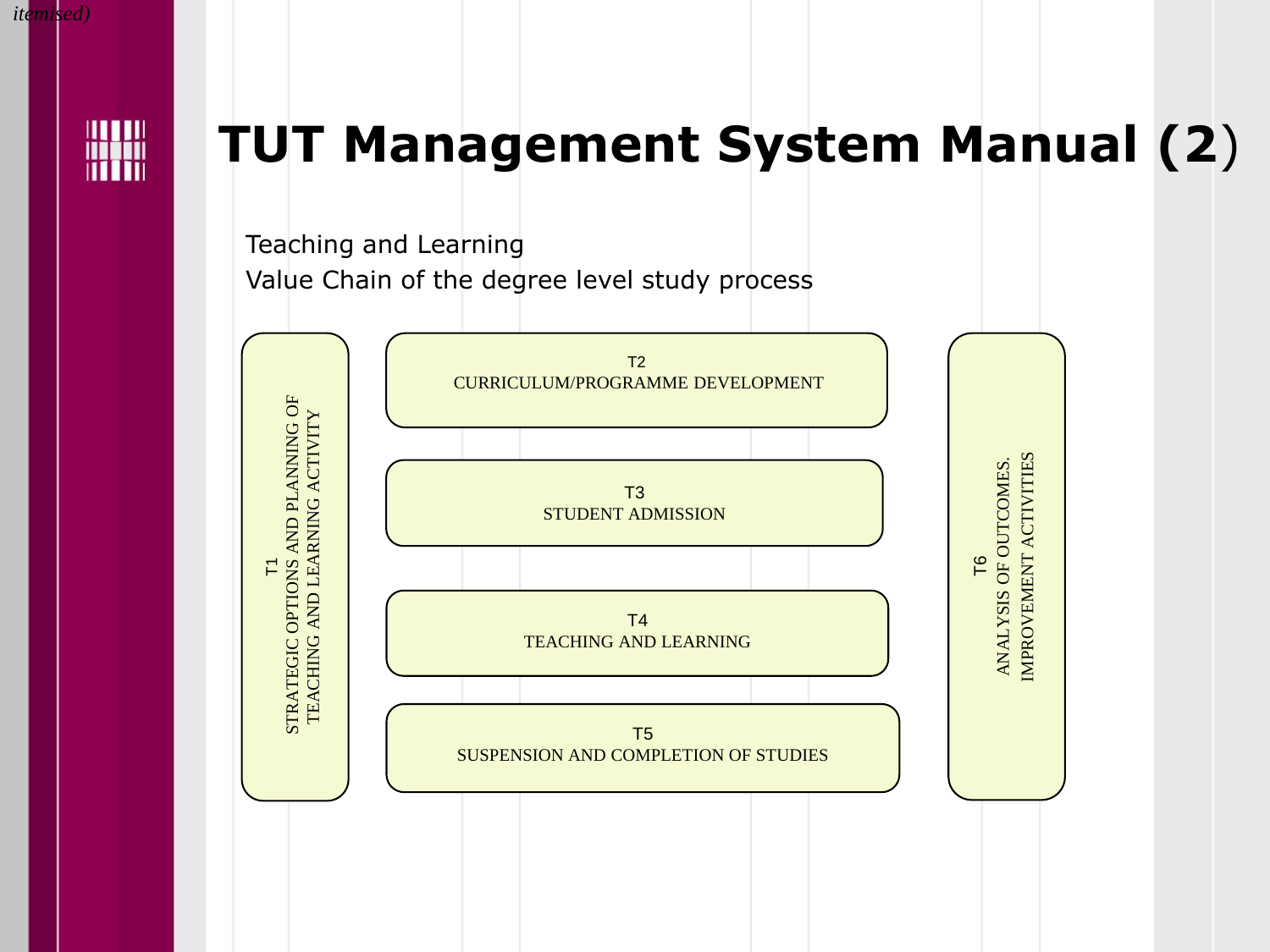#### **Academic Quality Assurance Principles at TUT (1)**

• The key elements of academic quality assurance system include: (1) Overall academic quality management: management of the teaching & learning process shall be carried out in compliance with management of the ohter core process – R & D, public oriented services etc. (2) Study programme development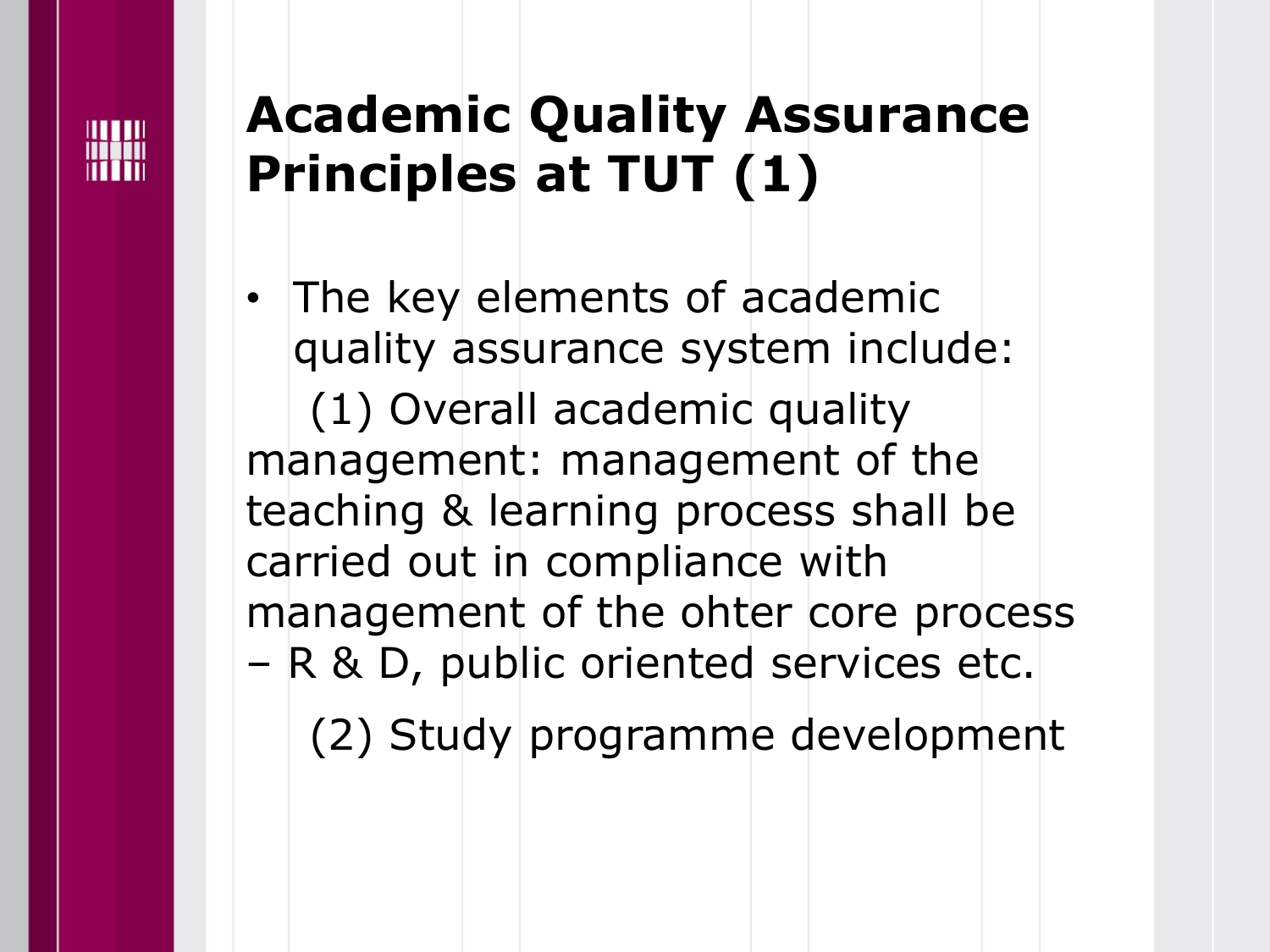#### **Academic Quality Assurance Principles at TUT (2)**

(3) Student admission

(4) Organisation of studies

(5) Support processes of teaching and learning

(6) Assessment of Performance: a report on teaching and learning shall be compiled for each academic year; teaching and learning shall be planned by taking into acount feedback from internal and external stakeholders etc.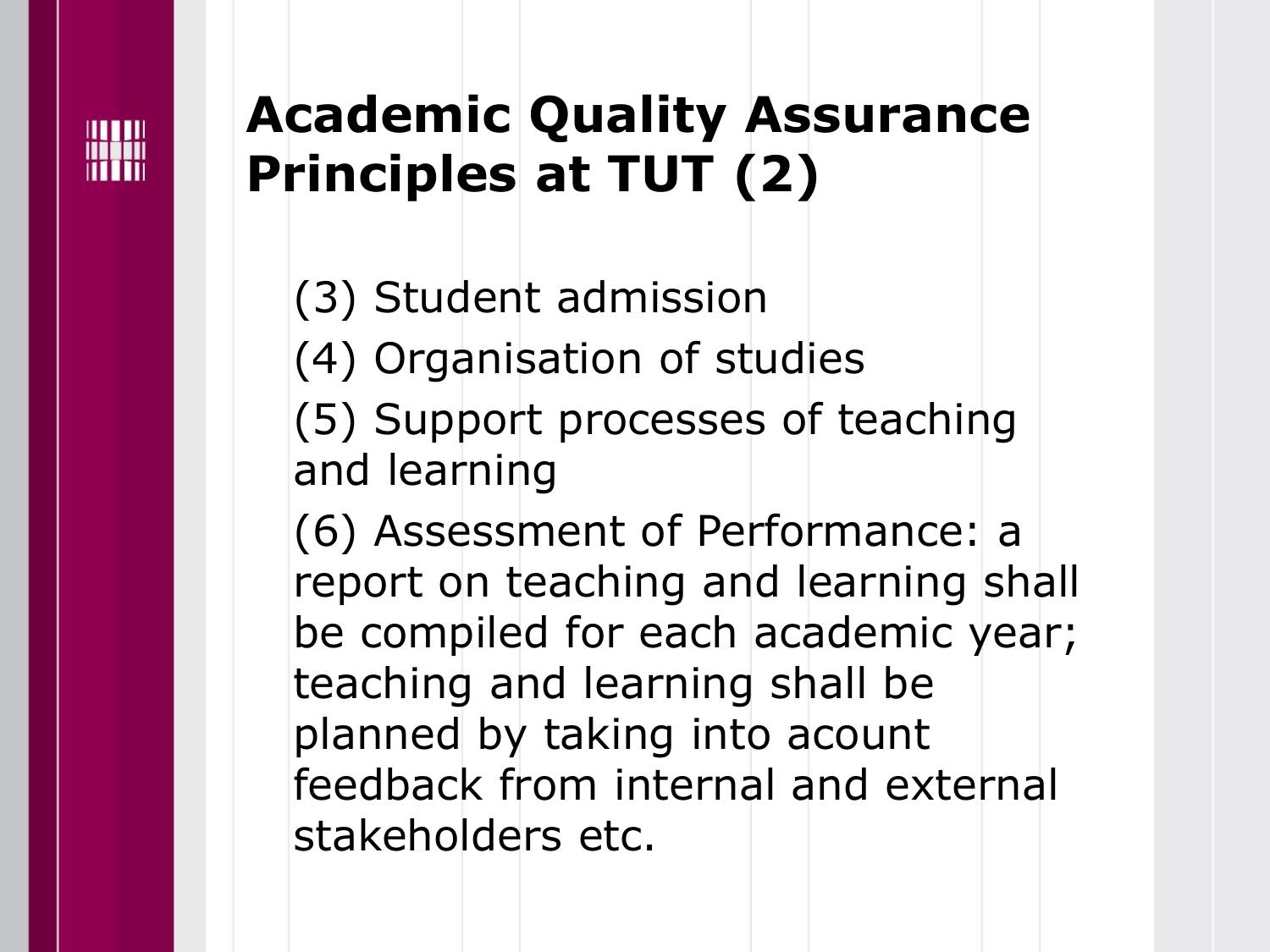### **Rules for feedback collection and utilization (1)**

- Comprehensive feedback system of TUT is described in TUT Management System Manual (based on the target groups: applicants, students, employers, alumni etc)
- Rules for feedback collection and utilization describe the title, purpose, regularity and utilization of result of surveys:

(1) Students feedback based on Study Info System (SIS)

(2) Graduate satisfaction survey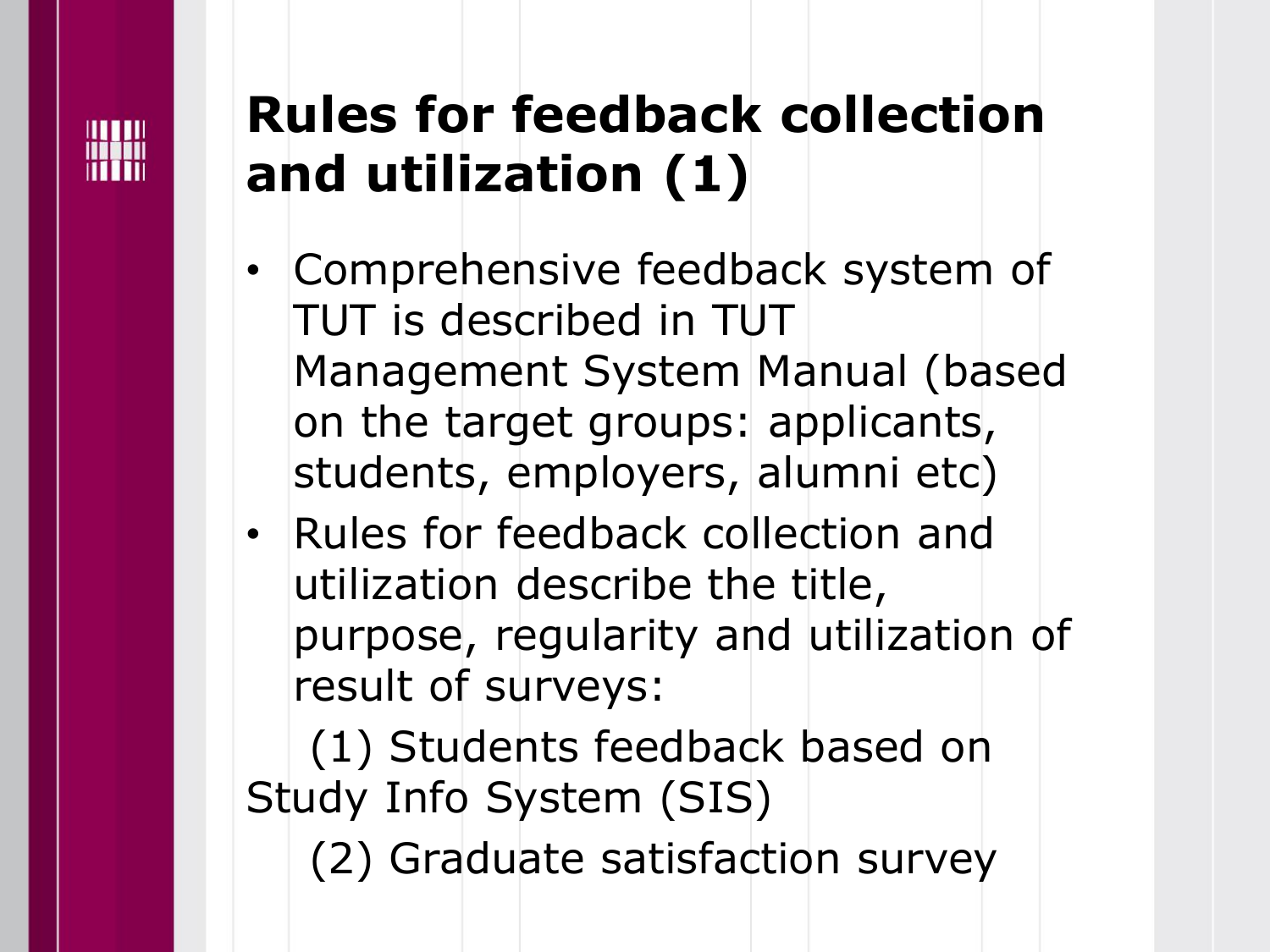### **Rules for feedback collection and utilisation (2)**

(3) Survey on satisfaction with councelling services (4) Survey of dropping-out students (5) Feedback from APEL applicants (6) Alumni portal survey (7) Employers satisfaction survey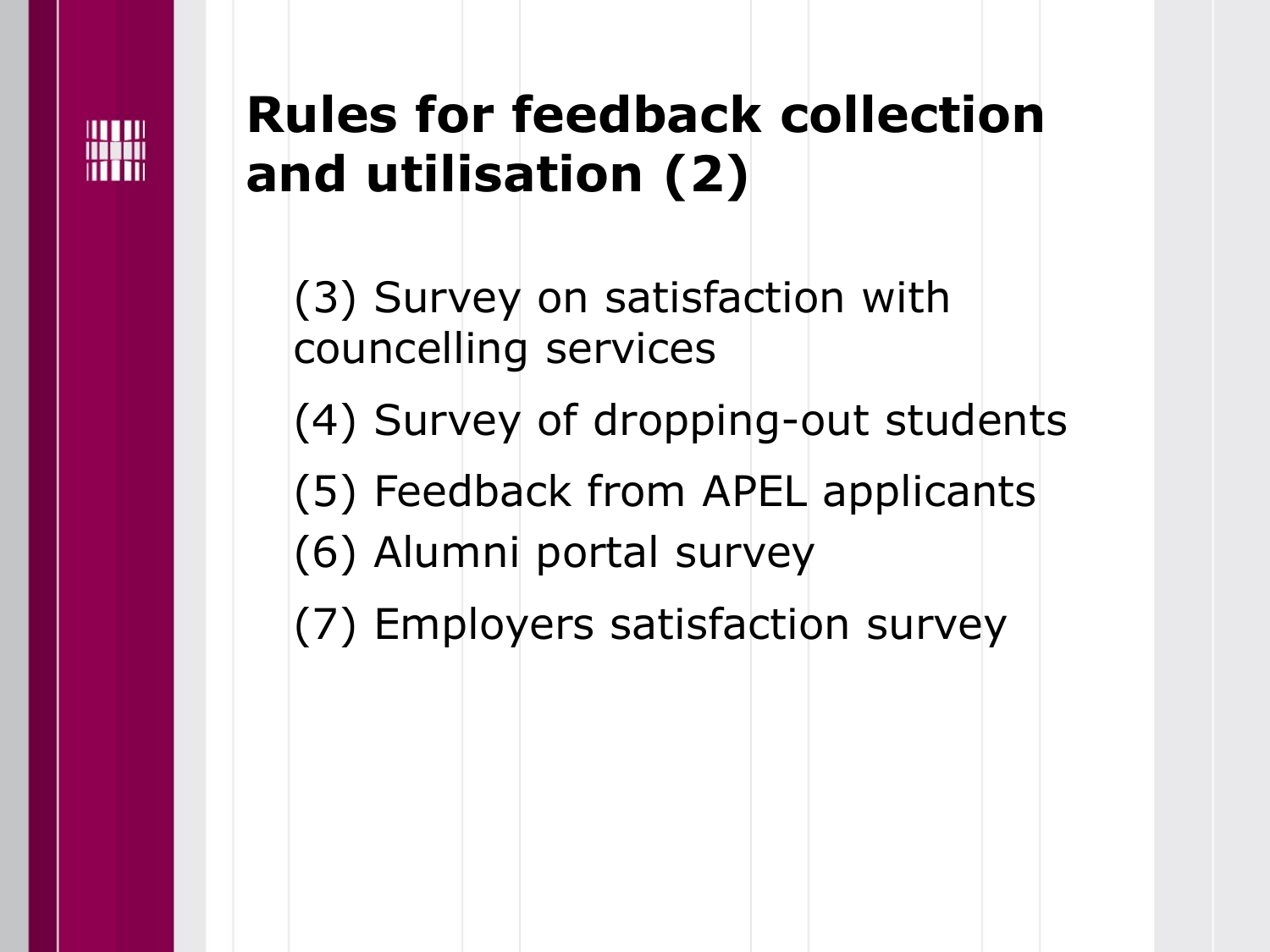

# **Curriculum statute (1)**

- The statute lays down the structure and the conditions and procedures for preparation, opening, assesment, amendment and closing of the curricula
- The new statute states:
	- workload of a course (as a rule 6 ECTS)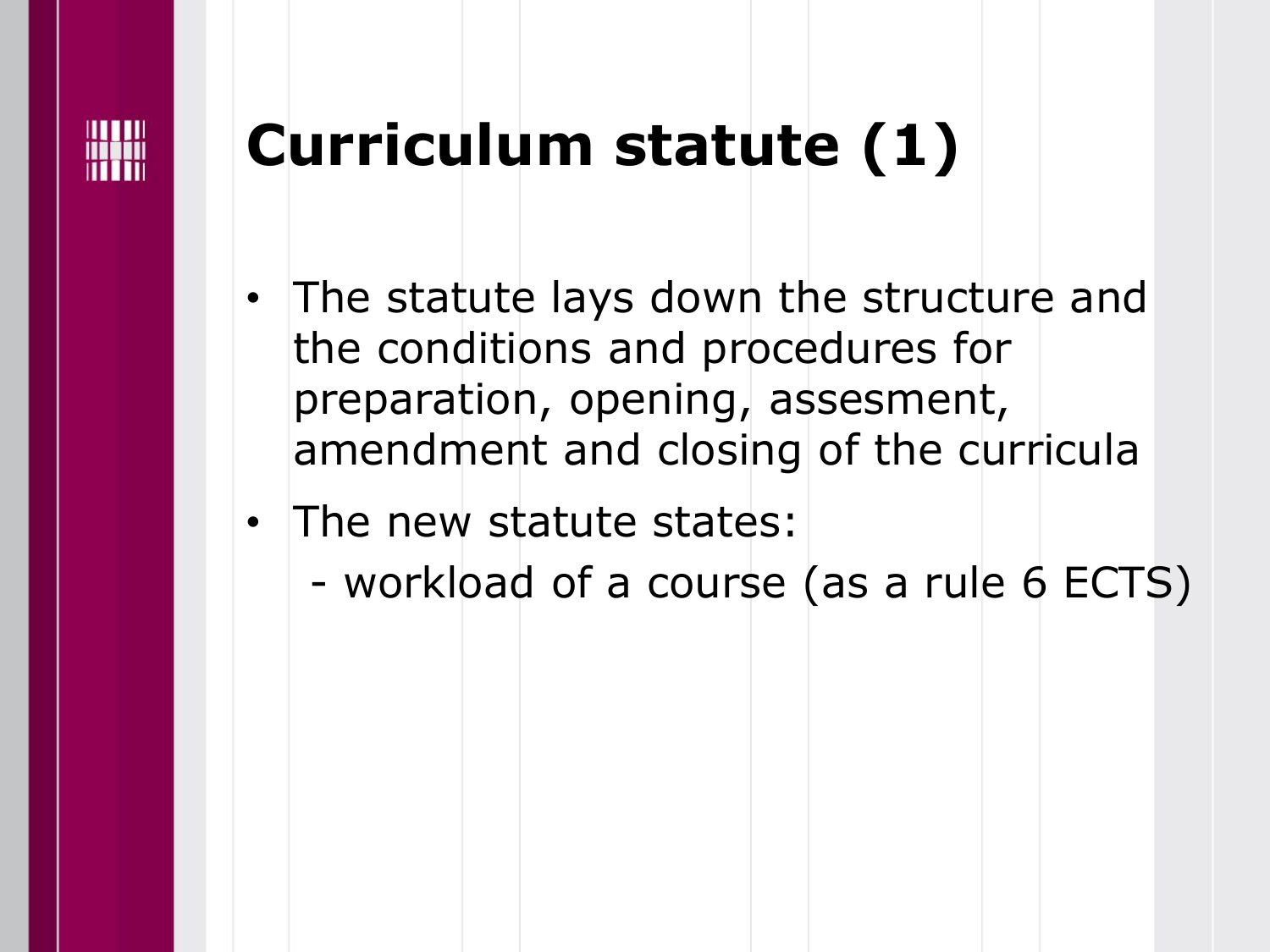

# **Curriculum statute (2)**

- The minimum workload of the modules:
	- General studies
	- Core studies
	- Special studies
	- Free choice studies Final thesis (or exam)
- Compulsory learning outcomes (courses)
- Procedures for opening, amendment and closing curricula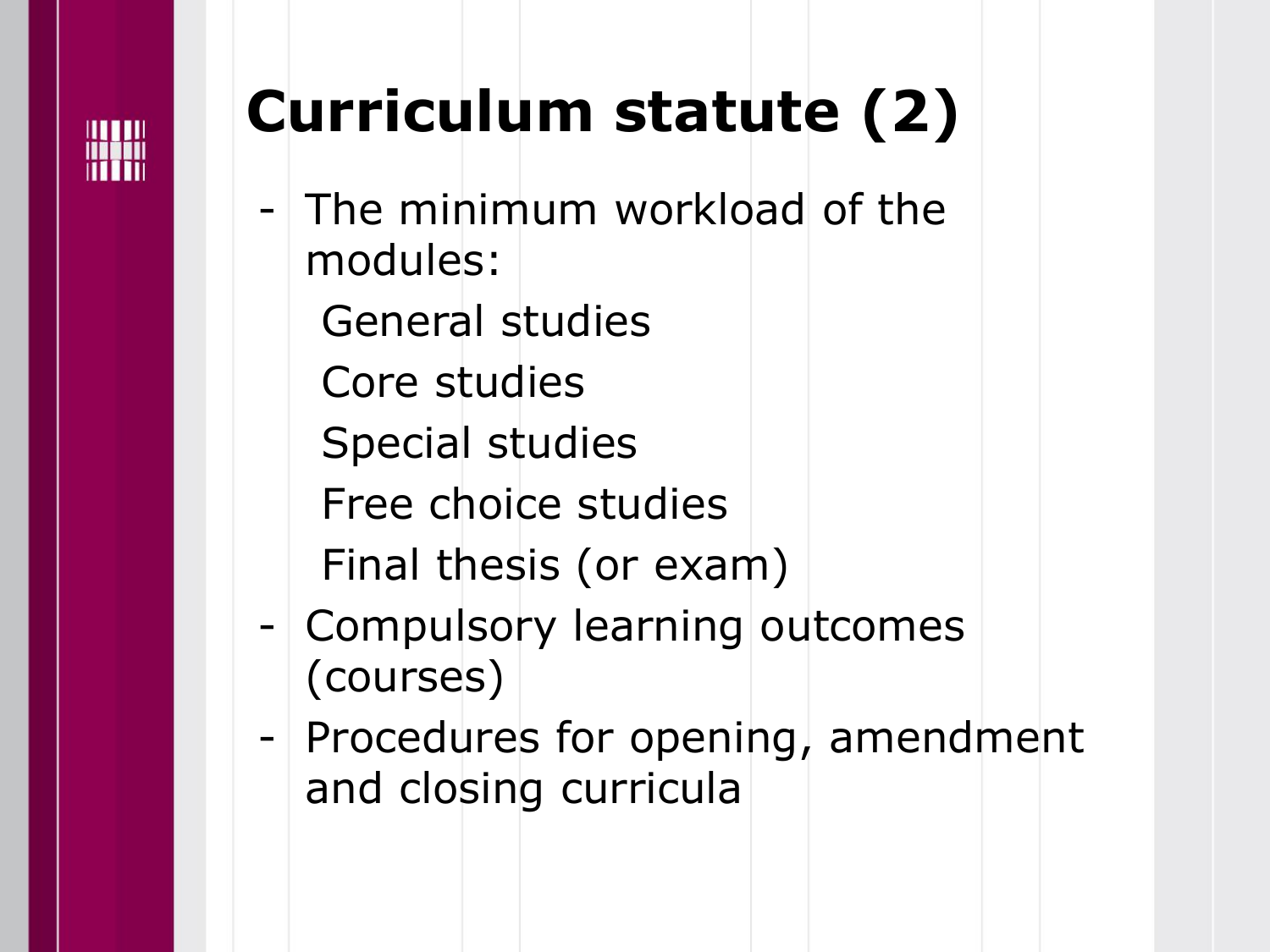## **Procedures for management of study programmes**

- Faculty and program director are responsible for management of a program
- Responsibilities of program director:
	- development activities of curriculum;
	- ordering of subjects from departments;
	- quality of teaching and learning;
	- monitoring of students academic projects;
	- internal and external evaluation of program;
	- analysis and utilization of feedback;
	- student place planning and admission;
	- coordination of the work of program committe etc.